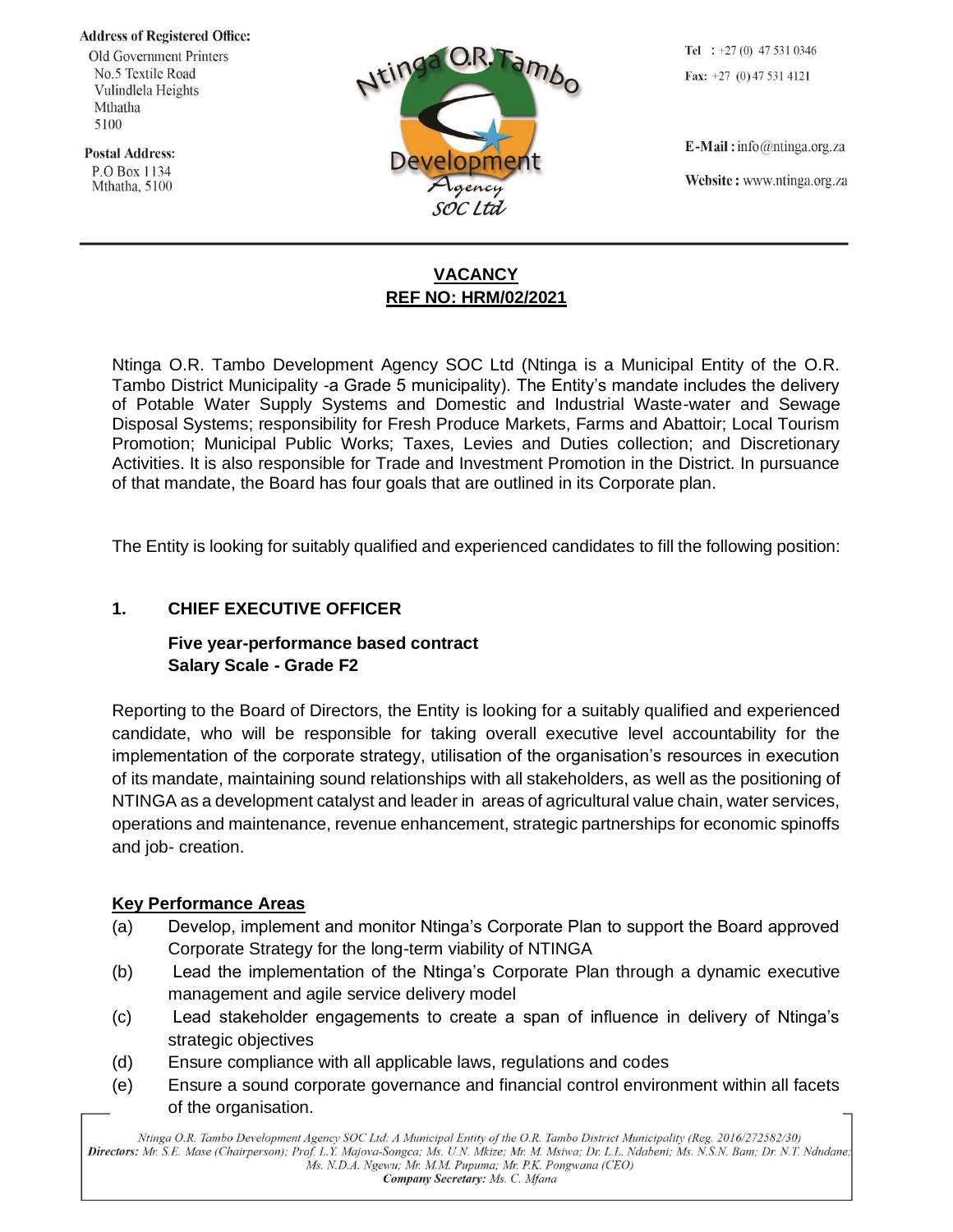- (f) Foster a high-performance culture across all operational areas within the organisation
- (g) Account to the Board on the implementation of corporate strategy
- (h) Implement Board resolutions, action and report progress on all matters arising from Board resolutions
- (i) Develop appropriate management systems and lead a multi-faceted executive management team.
- (j) Ensure that there are adequate systems for effective functionality and serviceability of rural water supply schemes including innovative solutions for water revenue collection in peri-urban areas
- (k) Ensure that there are effective systems for optimal performance and synergies between and among the three critical trading assets of Ntinga i.e. Mzikantu Abattoir, Fresh Produce, and Adam Kok Farms
- (l) Ensure that beneficial partnerships are developed that promote and enhance socioeconomic development
- (m) Ensure organizational agility, strategic effectiveness and operational resilience

### **Minimum Requirements:**

- (a) Post-Graduate Degree in Economic & Management Science or Engineering in Civil/Built Environment
- (b) Certificate in Municipal Financial Management Programme as prescribed by National Treasury, Government Gazette No 29967 dated 15 June 2007 or attain this Certificate programme within 18 months after appointment)
- (c) MBA/MBL will be an added advantage
- (d) A minimum of 10 years' demonstrable management experience of which 5 years must have been at senior/executive managerial level (in any of the following: programme management, development management, public sector, local government and bulk infrastructure planning environment).
- (e) The role requires an individual with a deep understanding of the socio-economic needs of South Africa as well as the functional knowledge of the following:
	- $\triangleright$  The functioning of the public sector
	- ➢ Water services with aim of maximising revenue and customer needs
	- ➢ Agro-industrial sector
	- ➢ Trade and Investment Promotion
	- ➢ Finance, enterprise development and development economics
	- ➢ Performance monitoring and evaluation
	- ➢ Applicable legislative prescripts and corporate governance codes.

# **Required technical Skills& Competencies**

- (a) Skill in planning, problem solving, conflict management, team leadership, emotional intelligence, report writing and relationships management
- (b) The candidate must be a strategic thinker, results driven, proficient in the use of computers and communicates effectively
- (c) Experience in managing/leading change in a diversified institution